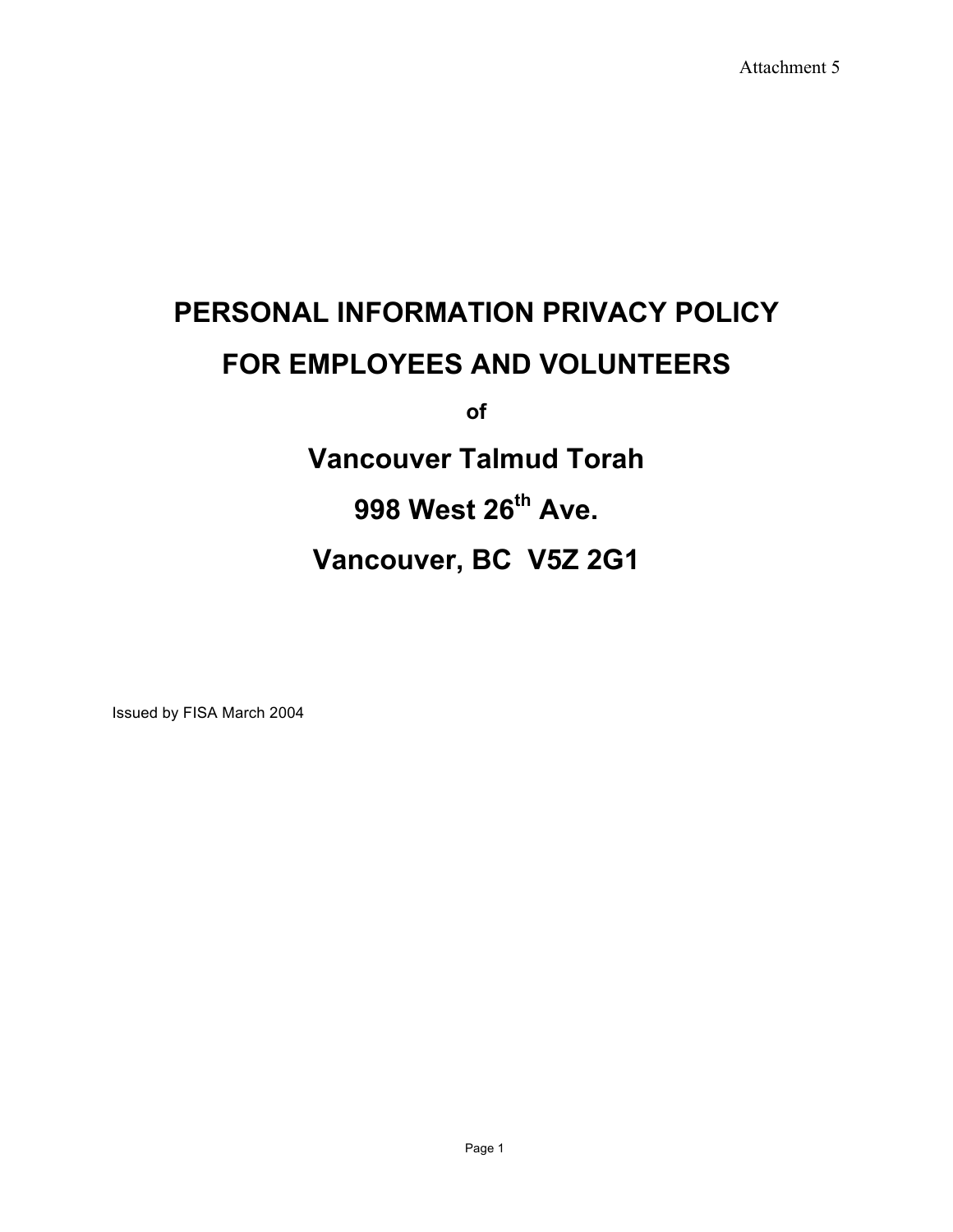# **Table of Contents**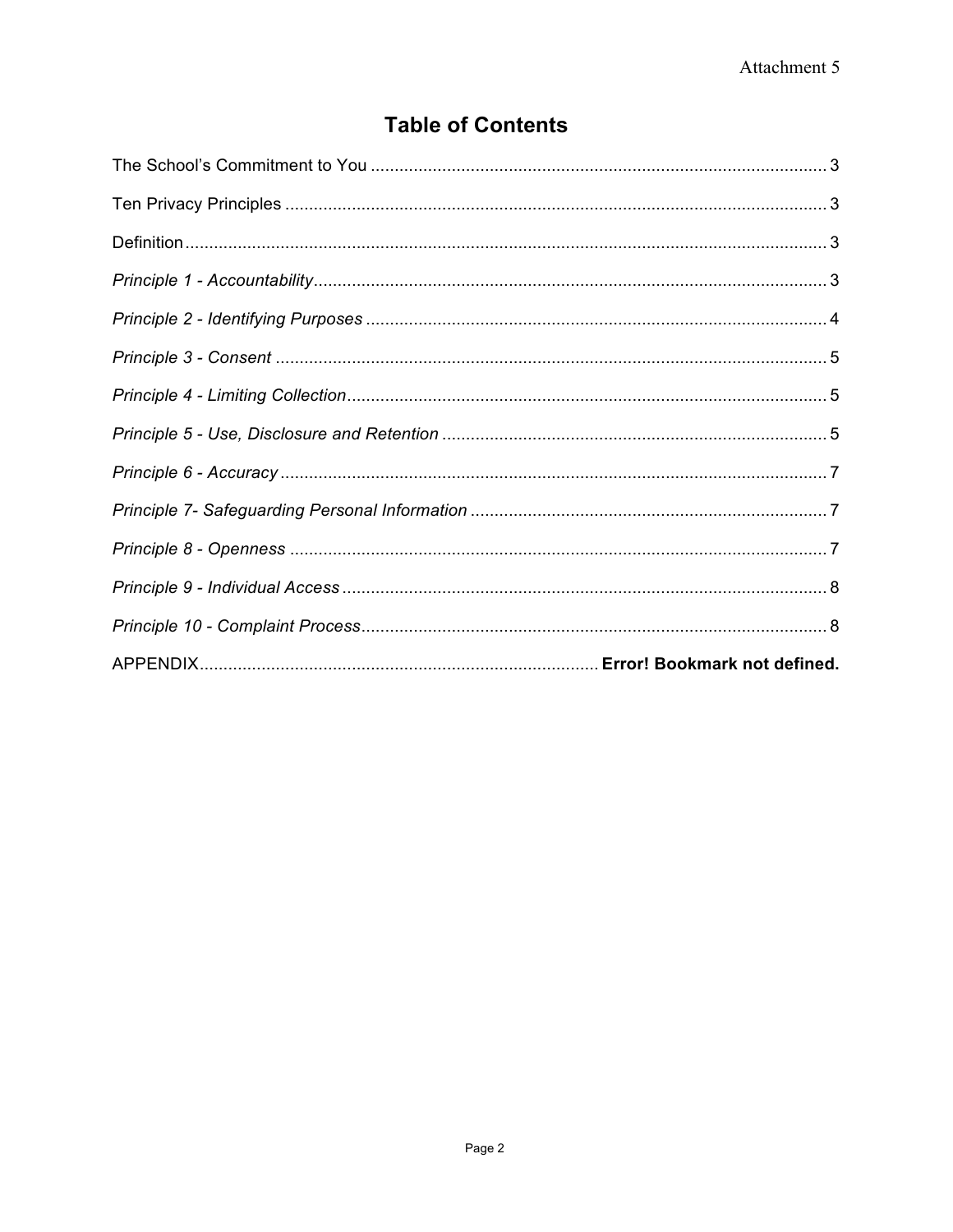# **Draft**

# **Vancouver Talmud Torah**

# **PERSONAL INFORMATION PRIVACY POLICY**

# **FOR EMPLOYEES AND VOLUNTEERS**

# **The School's Commitment to You**

Safeguarding personal information of employees and volunteers is a fundamental concern of Vancouver Talmud Torah. The school is committed to compiling with the privacy standards established by British Columbia's *Personal Information Protection Act* (PIPA) and any other applicable legislation.

This Personal Information Privacy Policy describes the policies and practices of Vancouver Talmud Torah regarding the collection, use and disclosure of personal information about employees and volunteers, including the steps the school has taken to ensure personal and financial information is handled appropriately and securely.

Vancouver Talmud Torah may add, modify or remove portions of this Personal Information Privacy Policy when it is considered appropriate to do so, and any such changes will be effective upon giving notice of the revised policy. The most recent update of this Personal Information Privacy Policy can be found on our website www.talmudtorah.com and the annual Parent Handbook/Policies and Procedures Manual or is available from administration. This Personal Information Privacy Policy may be supplemented or modified from time to time.

### **Ten Privacy Principles**

As part of Vancouver Talmud Torah's commitment, the *Ten Privacy Principles* govern the actions of the school as they relate to the use of personal information. This Personal Information Privacy Policy describes the *Ten Privacy Principles* and provides further details regarding Vancouver Talmud Torah's compliance with the principles.

# **Definition**

In this Personal Information Privacy Policy, the following term has the meaning set out below.

"personal information" means any information about an identifiable individual, as further defined under British Columbia's *Personal Information Protection Act* or other applicable laws. Personal information excludes the name, position name or title, business telephone number, business address, business email, and business fax number of an individual, as well as any publicly available information as designated under applicable laws, such as information available from a public telephone directory or from a public registry.

# *Principle 1 - Accountability*

Vancouver Talmud Torah is responsible for maintaining and protecting the personal information under its control. In fulfilling this mandate, the school designates (an) individual(s) who is(are) accountable for the school's compliance with the *Ten Privacy Principles*. This individual is the *Privacy Officer* of the school.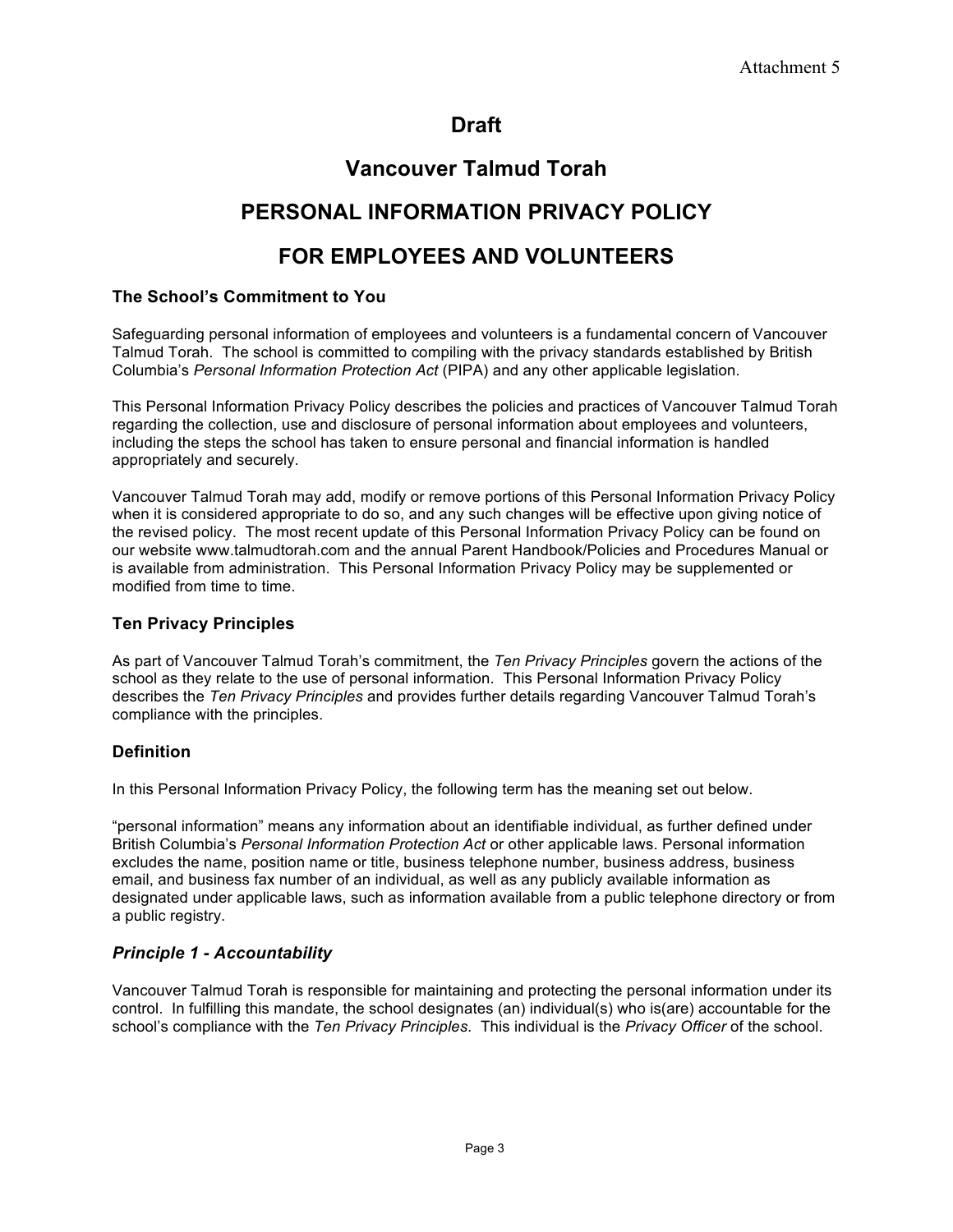You may contact our Privacy Officer as follows:

| [Vancouver Talmud Torah] |                                 |
|--------------------------|---------------------------------|
| Attention:               | <b>Privacy Officer</b>          |
| Address:                 | 998 West 26 <sup>th</sup> Ave●  |
| Phone:                   | 604-736-7307●                   |
| Fax:                     | 604-736-9754●                   |
| Email:                   | privacyofficer@talmudtorah.com● |

# *Principle 2 - Identifying Purposes*

#### **What Information is Collected, Used and Disclosed?**

#### *Employees*

Vancouver Talmud Torah collects, uses and discloses personal information about employees in order to establish, manage and terminate the employment relationship and for other purposes identified when the information is collected.

Set out below are some examples of personal information about employees collected, used and disclosed by Vancouver Talmud Torah:

- − personal information collected, used and disclosed in the hiring process, including information on resumes and application forms (contact information, personal and professional history, qualifications, emergency contact information) results of criminal records checks, information collected from references;
- payroll and related information including, social insurance number, rate of pay, hours of work, deductions, bank account information, any court orders;
- benefit information including social insurance number, premiums or contributions, coverage information, date of birth, marital status, dependent information, medical information;
- performance information, including work history, performance reviews, discipline and related notes and memorandums, documentation related to job qualifications (professional or technical qualifications), internal competition information;
- other personal information as required or permitted by law.

#### *Volunteers*

Vancouver Talmud Torah collects, uses and discloses personal information about volunteers for the purposes of recruiting volunteers and establishing and managing an effective volunteer program and for other purposes identified when the information is collected.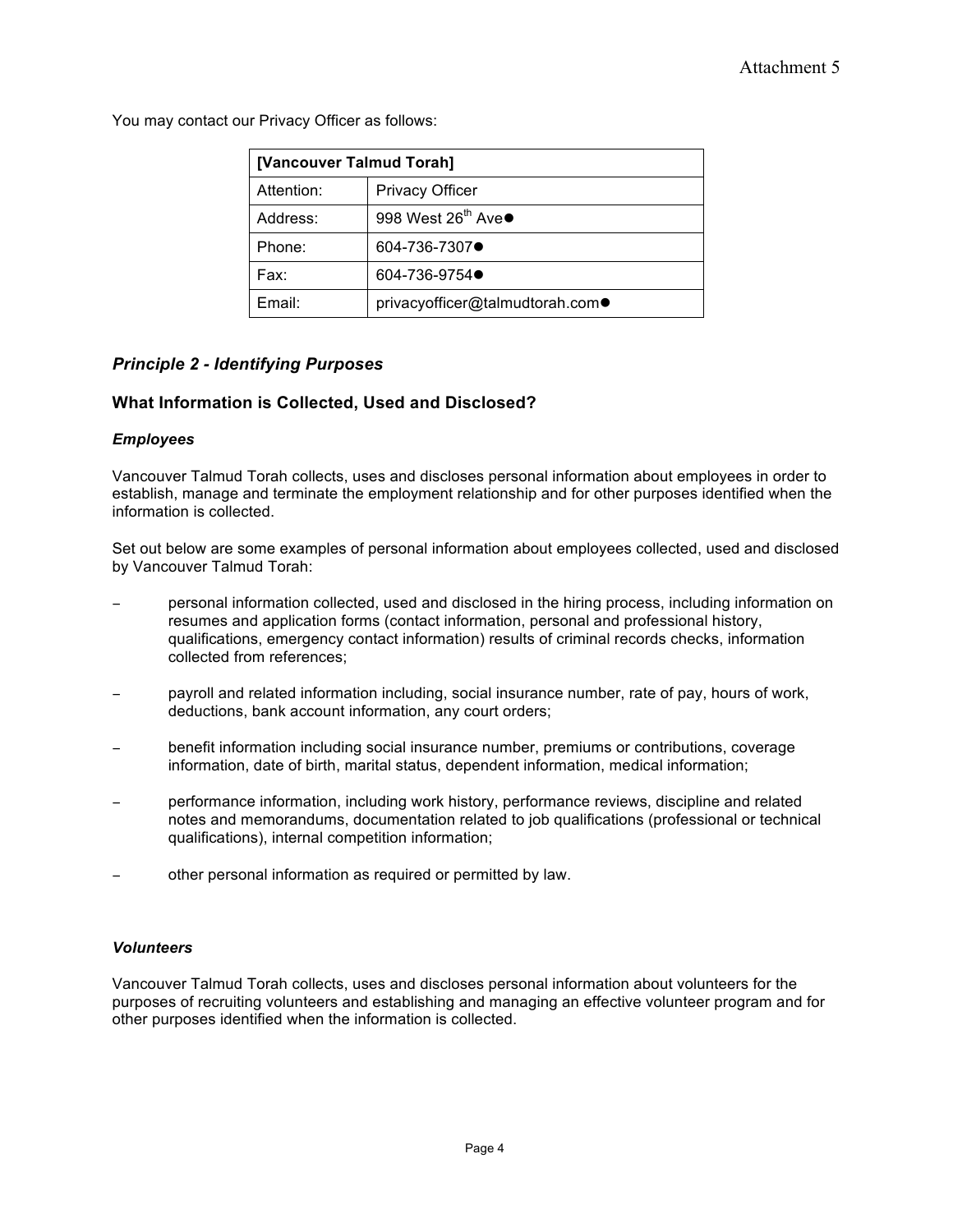Set out below are some examples of personal information about volunteers collected, used and disclosed by Vancouver Talmud Torah:

- information collected, used and disclosed in the recruiting process including information on resumes and application forms (contact information, personal and professional history, qualifications) and information collected from any references;
- information related to the volunteer's services, PPP hours, including availability, schedule, duties, reviews, and related notes and memorandums and documentation related to volunteer qualifications (professional or technical qualifications);

Personal information about employees and volunteers (including photographs and biographical information) may also be collected, used and disclosed in the course of the school's activities including in publications such as yearbooks and newsletters, and websites.

Computer use and e-mail are monitored in accordance with the Computer, Internet Rights and Obligations as applicable and personal information is collected in the operation and maintenance of these systems.

Personal information about employees and volunteers may be collected and used and disclosed in the course of the operation of building security systems, including video and other surveillance systems.

### *Principle 3 - Consent*

Requirements for consent to collection, use or disclosure of personal information vary depending on circumstances and on the type of personal information that is intended to be collected, used or disclosed. In determining whether consent is required and, if so, what form of consent is appropriate, Vancouver Talmud Torah will take into account both the sensitivity of the personal information and the purposes for which Vancouver Talmud Torah will use the information. Consent may be express, implied (including through use of "opt-out" consent where appropriate), or deemed.

Most personal information is collected, used and disclosed for the purposes of establishing, managing and terminating the employment or volunteer relationship. In most cases, consent is not required. In other cases, consent will be sought or implied where it is reasonable to do so.

From time to time, Vancouver Talmud Torah may advise employees and volunteers of other purposes for which it will collect, use or disclose personal information, in which case the school will, if appropriate, obtain consent for collection, use or disclosure of that personal information.

#### *Principle 4 - Limiting Collection*

Vancouver Talmud Torah will limit the personal information collected to that information necessary for the purposes identified by the school.

#### *Principle 5 - Use, Disclosure and Retention*

Vancouver Talmud Torah will only use, disclose and retain personal information for the purpose for which it was collected unless the individual has otherwise consented, or when its use, disclosure or retention is required or permitted by law.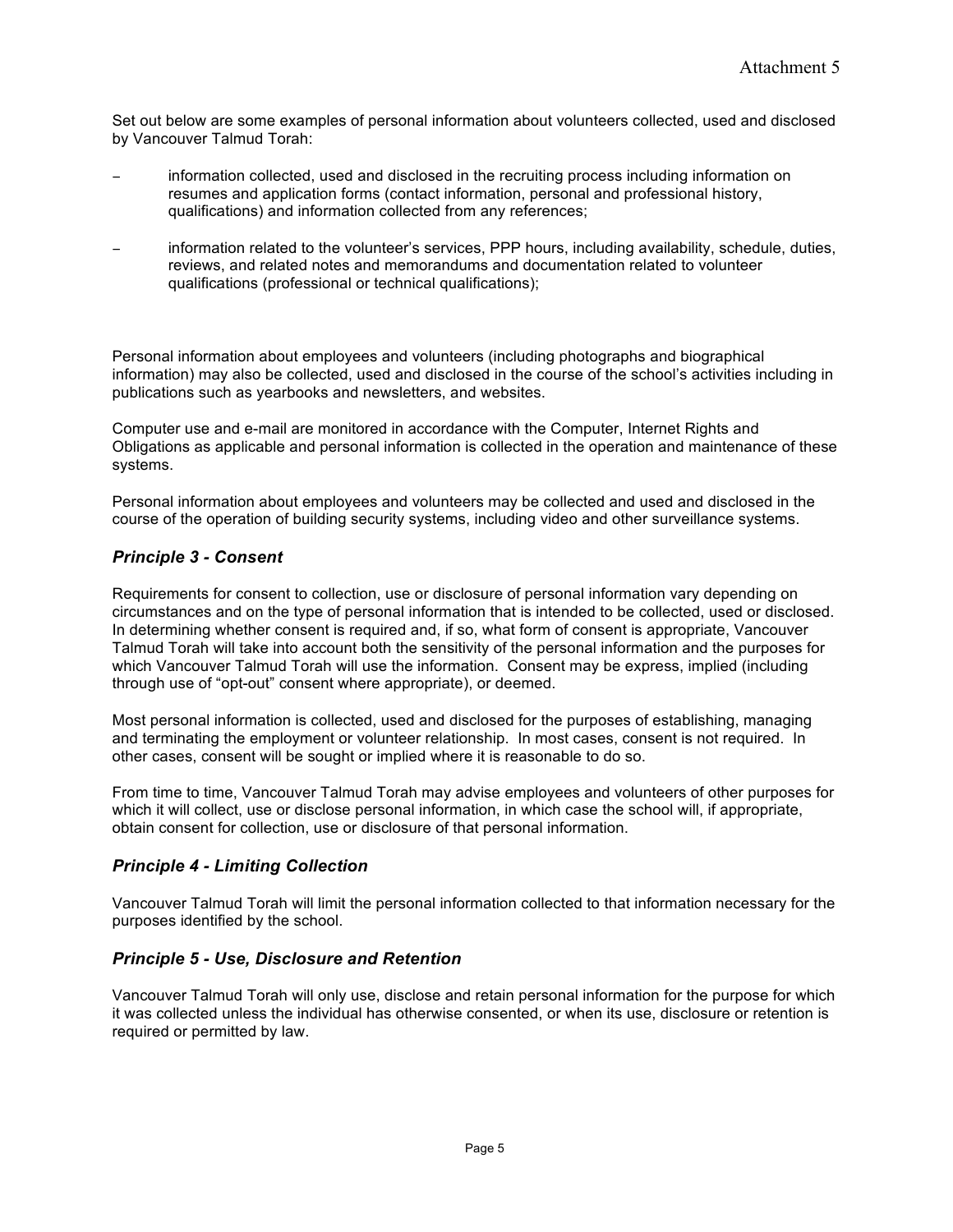## **How is Information Used?**

Personal information about employees and volunteers is used for the purposes identified under Principle 2.

If for any reason personal information is required to fulfill another purpose, the school will notify the employee or volunteer of that purpose.

Vancouver Talmud Torah may use anonymous information, such as information collected through surveys or statistical information about employees and volunteers to improve the school's operations.

#### **When May Information be Disclosed?**

Vancouver Talmud Torah may disclose an individual's personal information to others in connection with the purpose for which it was collected, as consented to by the individual, or as required or permitted by law.

Personal information about employees is disclosed to third parties for purposes related to the employment relationship, including to:

- − government departments, bodies and agencies such as Canada Customs and Revenue Agency, Workers Compensation Board, Ministry of Education;
- − payroll outsourcers;
- financial institutions for payroll related purposes;
- insurance companies, benefit, group RRSP and pension plan administrators for enrolment in and administration of benefits, plans and claims;
- teacher certification information as per form I-2001 filed with the Ministry of Education;
- − advisors to Vancouver Talmud Torah including accountants, lawyers and consultants;
- foundations / any related entities of Vancouver Talmud Torah as reasonably required by the operations of Vancouver Talmud Torah and the foundation and related entity;
- when required or permitted by law.

Personal information about volunteers may be disclosed for the purposes of establishing and managing an effective volunteer program and for other purposes identified when the information is collected. Information may also be disclosed when required or permitted by law.

The school does not sell, lease or trade information about employees and volunteers to other parties.

#### *Outside Service Suppliers*

At Vancouver Talmud Torah, the school sometimes contacts outside organizations to perform specialized services such as printing, payroll services, market research or data processing. For example, the school gives its yearbook publisher the information required to produce the annual yearbook. Suppliers of specialized services are given only the information necessary to perform those services, and Vancouver Talmud Torah takes appropriate steps to ensure that such information is securely transferred and stored and is used only to fulfill the purposes for which it was disclosed to the service provider.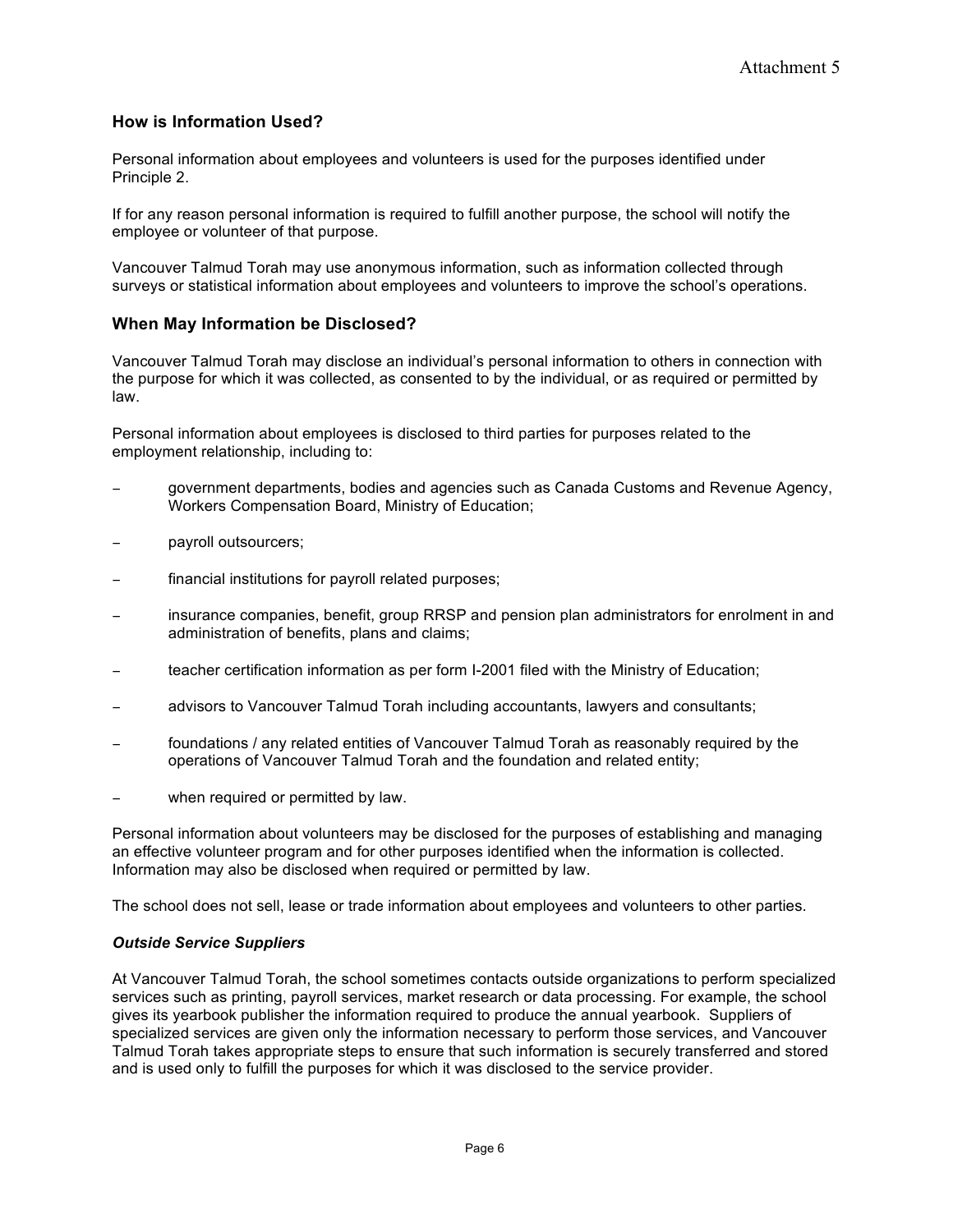#### *Restricting Sharing Information*

If an individual wishes to limit the sharing of personal information as permitted by law, the individual must submit to the Privacy Officer a written letter specifying which items of personal information are to be limited and to whom these items are to be restricted. The Privacy Officer will advise the individual whether the requested information can be restricted in the manner requested.

#### **How Long Is Personal Information Retained?**

Personal information will only be retained for the period of time required to fulfill the purpose for which it was collected. Once the personal information is no longer required to be retained to fulfill the purposes for which it was collected and is no longer required or permitted to be retained for legal or business purposes, it will be destroyed or made anonymous.

#### *Principle 6 - Accuracy*

Vancouver Talmud Torah will take appropriate steps to ensure that personal information collected by Vancouver Talmud Torah is as accurate and complete as is reasonably required in connection with the purposes for which it was collected, used or disclosed. Employees and volunteers are responsible for providing up-to-date personal information to the school.

#### **How May I Update Outdated or Incorrect Information?**

An individual may, upon written request to Vancouver Talmud Torah, request that Vancouver Talmud Torah correct an error or omission in any personal information that is under Vancouver Talmud Torah's control and Vancouver Talmud Torah will, as appropriate, amend the information as requested and send the corrected personal information to each third party to which it has disclosed the information during the preceding year.

#### *Principle 7- Safeguarding Personal Information*

Vancouver Talmud Torah will protect personal information by security safeguards that are appropriate to the sensitivity level of the information.

Employees and volunteers will be appropriately educated about the importance of privacy and they are required to follow the school's policies and procedures regarding handling of personal information.

An employee's failure to abide by school policies may result in discipline, up to and including termination of employment. A volunteer's failure to do so may result in termination of the volunteer relationship.

#### *Employee Files*

Employee files are stored in secured filing cabinets. Access to personal information is restricted to authorized employees who have a legitimate reason for accessing it.

#### *Electronic Security*

The school manages electronic files appropriately with passwords and security measures that limit access by unauthorized personnel. The school's security practices are reviewed periodically to ensure that the privacy of personal information is not compromised.

#### *Principle 8 - Openness*

Vancouver Talmud Torah will make information available to individuals concerning the policies and practices that apply to the management of personal information.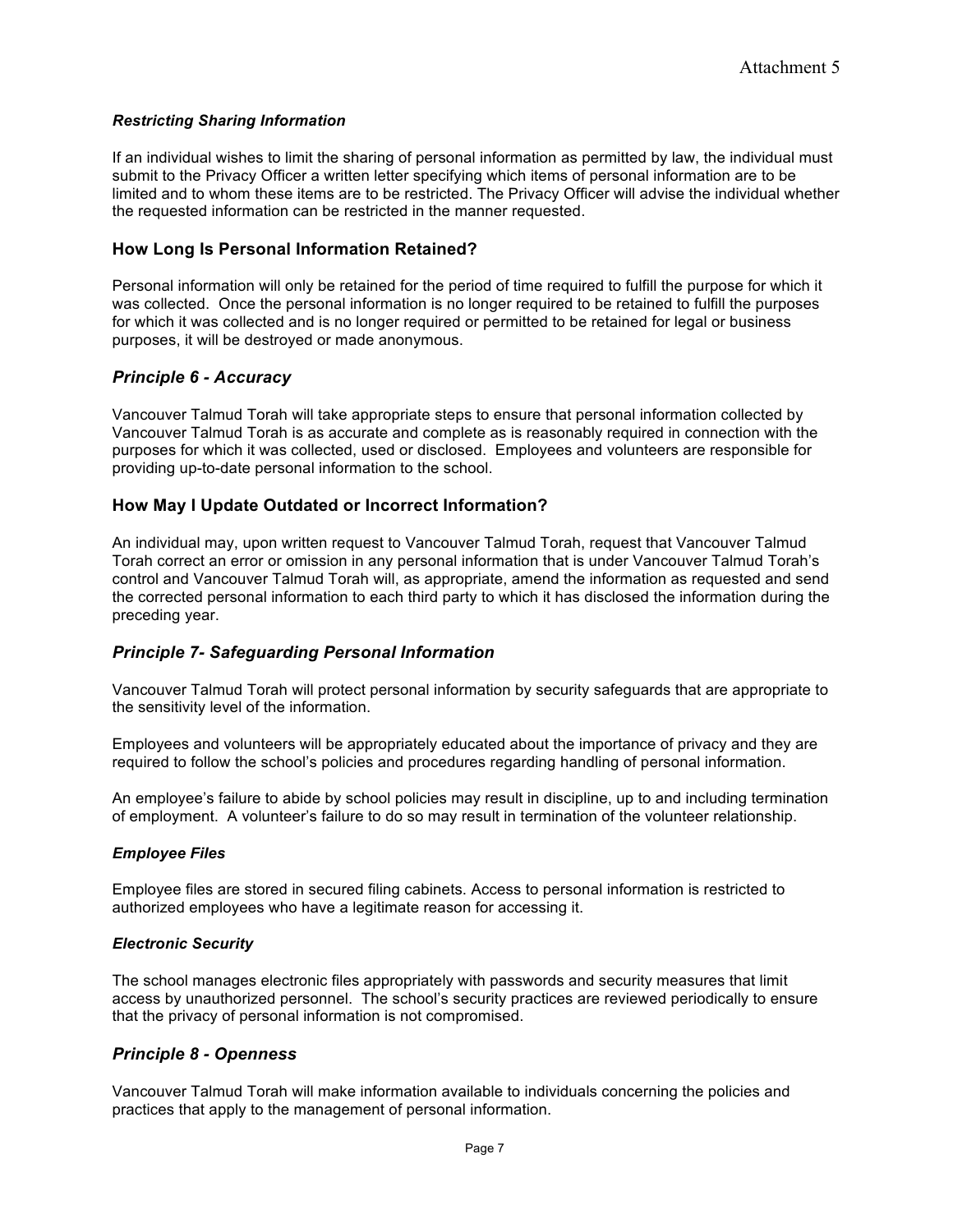Individuals may direct any questions or enquiries with respect to the school's privacy policies or practices to the Privacy Officer of Vancouver Talmud Torah.

## *Principle 9 - Individual Access*

Vancouver Talmud Torah will inform an individual, upon the individual's request, of the existence, use and disclosure of the individual's personal information, and shall give the individual access to it in accordance with the law.

### **How May I Access My Personal Information?**

An employee or volunteer may access and verify any personal information with appropriate notice so that the office is able to supply the information required.

### *Principle 10 - Complaint Process*

Individuals may question compliance with the above principles.

#### **Questions, Concerns and Complaints**

Questions, concerns and complaints about privacy, confidentiality and personal information handling policies and practices of the school should be directed to the school's Privacy Officer.

D:data/policy/personal information privacy policy for employees and volunteers